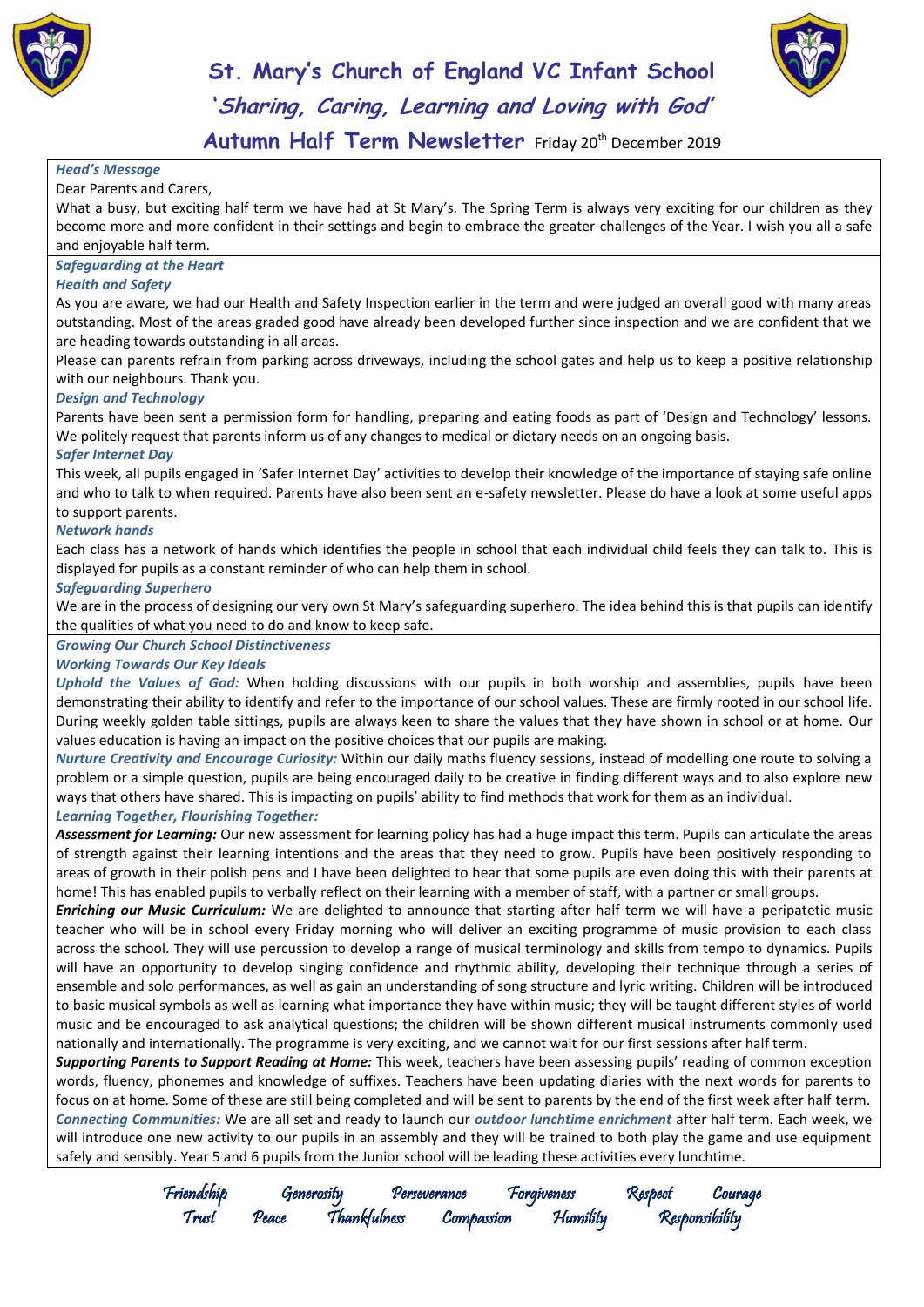



Autumn Half Term Newsletter Friday 20<sup>th</sup> December 2019

*One Message:* We have been further developing our communication systems for parents and our PTA are also reviewing their systems for booking events to enable this process to be easier for the PTA and parents. Watch this space! *Did you see your Head teacher and Hertfordshire improvement partner on Twitter?* 

Verity Edey, headteacher of St Mary's Infant School reported on her recent Ofsted inspection with advice about encouraging inspectors to see what your school has done really well and how empowering it can be for subject leaders to take on deep dives.

#### #edutwitter #Ofsted



*Stimulating Surroundings*: This half term we have been using the environment as the third teacher in the classroom. This idea is based on national research with positive outcomes for pupils' learning. One pupil during our school council meetings felt that he could now use the environment to help him to spell common exception words as these were visible and he knew where to find them. We have also been creating more interactive displays for pupils to engage with. We have seen the value in documenting child-initiated questions and adult directed questions which allow us to see the journey of learning that the class are taking.



*Where Next in Developing our Church School Distinctiveness?*

We will be considering as a school how we can develop our pupils to becoming courageous advocates who take action to support others.

We will be introducing our vision statement after half term to all stake holders and calling on all members of our community to help us to represent this through an exciting art project.

*Our value of the half term* has been 'perseverance.' This has raised the profile of the importance of 'If at first you don't succeed, try, try, try again!' Children have made their own links to perseverance when receiving green for growth in their work. Many of our pupils can verbalise that if they persevere in changing green to pink then they are making progress and developing their skills as a successful learner. Our value for next half term will be, 'forgiveness.'

*Enriching Experiences:* On Wednesday the 5th of February we were visited by a panto company, 'M and M Productions.' They performed Cinderella and the children thoroughly enjoyed the performance. It was wonderful to see them join in singing and clapping along and reciting times tables. In the classroom they were then able to discuss the performance and review it talking about their favourite parts. The Year 1 classes went on to do an active literacy activity based on the story. Thank you to the PTA for raising money to fund this.

*Pupil Voice:* This term we have developed exciting daily reading carousels. Children have enjoyed playing common word snap which has increased their fluency of word recognition. Pupils can enjoy texts by a range of selected authors, revise phonemes, take part in guided comprehension or a guided read with the class teacher. As a result of pupil feedback, we will be developing reading areas further to ensure that they are cosy for reading, but also in a calm and quiet area of the classroom. We will also be working with pupils to design different common word games other than snap. Please discuss this with your child at home. We would love to hear their ideas.

Friendship Generosity Perseverance Forgiveness Respect Courage Trust Peace Thankfulness Compassion Humility Responsibility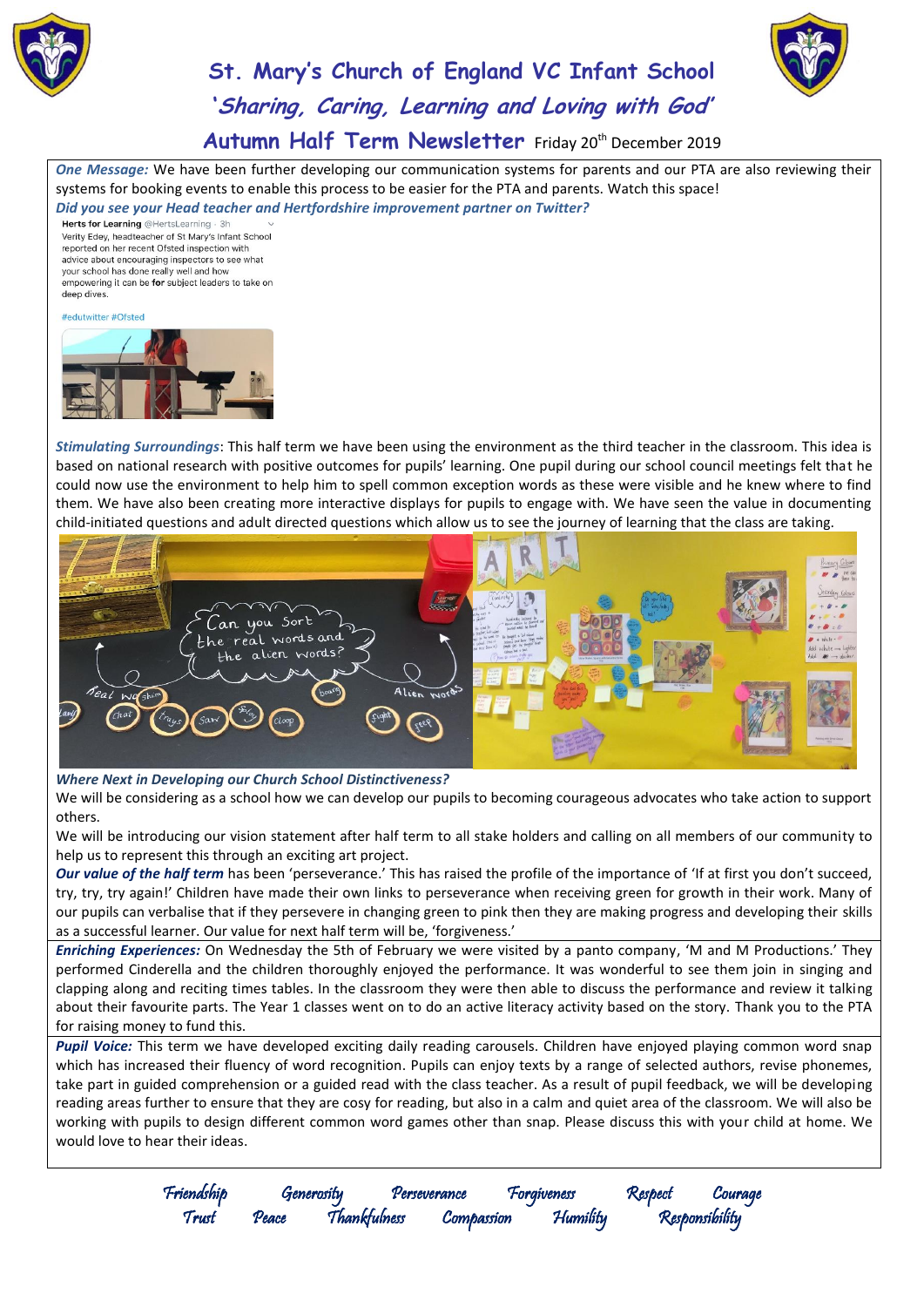



### Autumn Half Term Newsletter Friday 20<sup>th</sup> December 2019

| Parent Voice: 'Listening to Each other So That We Can all Flourish Together'                |                                                                                                                                                                           |  |  |  |
|---------------------------------------------------------------------------------------------|---------------------------------------------------------------------------------------------------------------------------------------------------------------------------|--|--|--|
| You Asked for                                                                               | So we                                                                                                                                                                     |  |  |  |
| A more regular newsletter                                                                   | Produced a fortnightly Flyer                                                                                                                                              |  |  |  |
| More reminders of events coming up                                                          | Placed an updated calendar onto the Friday Flyer                                                                                                                          |  |  |  |
| More effective methods of making payments online                                            | Set up School Comms payment system                                                                                                                                        |  |  |  |
| Information regarding church school distinctiveness                                         | This is now part of every half termly newsletter                                                                                                                          |  |  |  |
| Supporting friendships at lunchtimes                                                        | Employed a sports play leader to model games and<br>developed an enrichment programme for next half term.                                                                 |  |  |  |
| Some staff at lunchtimes that are in school all day                                         | Recruited some of our teaching assistants for lunchtime roles.                                                                                                            |  |  |  |
| Earlier access onto the first playground                                                    | Opened the gates earlier                                                                                                                                                  |  |  |  |
| More information for parents on how to support their child<br>with reading                  | Gave you reading strategies, reading targets and will be<br>sharing tracking of common exception words.                                                                   |  |  |  |
| Support in enunciating phonics sounds                                                       | https://www.youtube.com/watch?v=BqhXUW v-1s                                                                                                                               |  |  |  |
| Greater consistency between the Infants and the Juniors so<br>that parents know procedures. | Started to link some of our polices e.g. attendance and<br>be beginning an inter school<br>We will<br>assessment.<br>development plan between the schools next half term. |  |  |  |

#### *'Healthy Bodies, Healthy Minds'*

*Family Winter Walk:* Thank you to everyone who took part in our Family Winter Walk (Family daily mile) at the end of January. It was lovely to see so many enthusiastic families joining in and enjoying themselves.

*Family Mile:* The next Family Mile will take place on Friday 28th February. We hope to welcome even more families. The one following this on Friday 27th March will be in aid of Sports Relief, watch this space, further details to follow.

*Play leaders:* We have been working very hard to offer the children more structured activities at lunchtimes and from the 2nd March Year 5 and 6 play leaders will support our children at lunchtimes to keep them physically active playing games or teaching them new skills.

*Basketball Club***:** There are still some spaces left at basketball club which runs on a Wednesday after school. Please speak with the school office for further details.

*'Succession Planning and Growing Our Leadership Team'*

I am delighted to inform you that we have appointed Mrs Thorp as our new Deputy Head Teacher who will be joining our team from  $1^{st}$  September 2020. Mrs Thorp is an exceptional leader and an outstanding teacher who has had a wealth of experience of leading across the primary phase. She has a track record of being instrumental in leading outstanding provision for vulnerable pupils and for coaching staff in order to lead curriculum areas to ensure the greatest impact for pupils. Mrs Thorp has already significantly reduced workload for our teachers and improved the effectiveness of our assessment systems. She will be working closely with our current Deputy Head in the summer term to ensure a smooth transition of roles. We are all looking forward to welcoming Mrs Thorp into our school community.

*PTA 'Connecting the Community to Raise Funds to Enrich our Provision'*

It has been yet another successful half term for our PTA who have continued to work together to put on exciting events for our children. It was great to see many of you at our Frozen event and I know that due to its success we hope to see another similar event soon.

Family Bingo - Thursday 27th Feb, hosted at Infant School in the Main Hall, straight after school. All St Mary's children and their families are welcome to take part, children from Infants must be accompanied by an adult. Infants Parents v Juniors Parents Sport Relief Football match on Sunday 15th March. Details of how to get involved will follow very soon but please put the date in your diaries.

We are incredibly proud at St Mary's that we have a strong, forward thinking, passionate and committed team of parents who are going above and beyond in order to support the school's key ideal of 'learning together and flourishing together.' The PTA are having a huge impact on our children's experiences for example the pantomime last week was funded by our PTA and was thoroughly enjoyed by all. Some of our children talk all day about having a hot chocolate after school. They are really making the difference. Please do get in touch with Mrs Rowe if you can offer any time or support in other ways to the PTA. All parents are part of the PTA and every offer of support helps and is really appreciated. Alternatively, if you are unable to help but you know someone in the community that could support us, please do all you can to get them in touch with us. Thank you.

Trust Peace Thankfulness Compassion Humility Responsibility

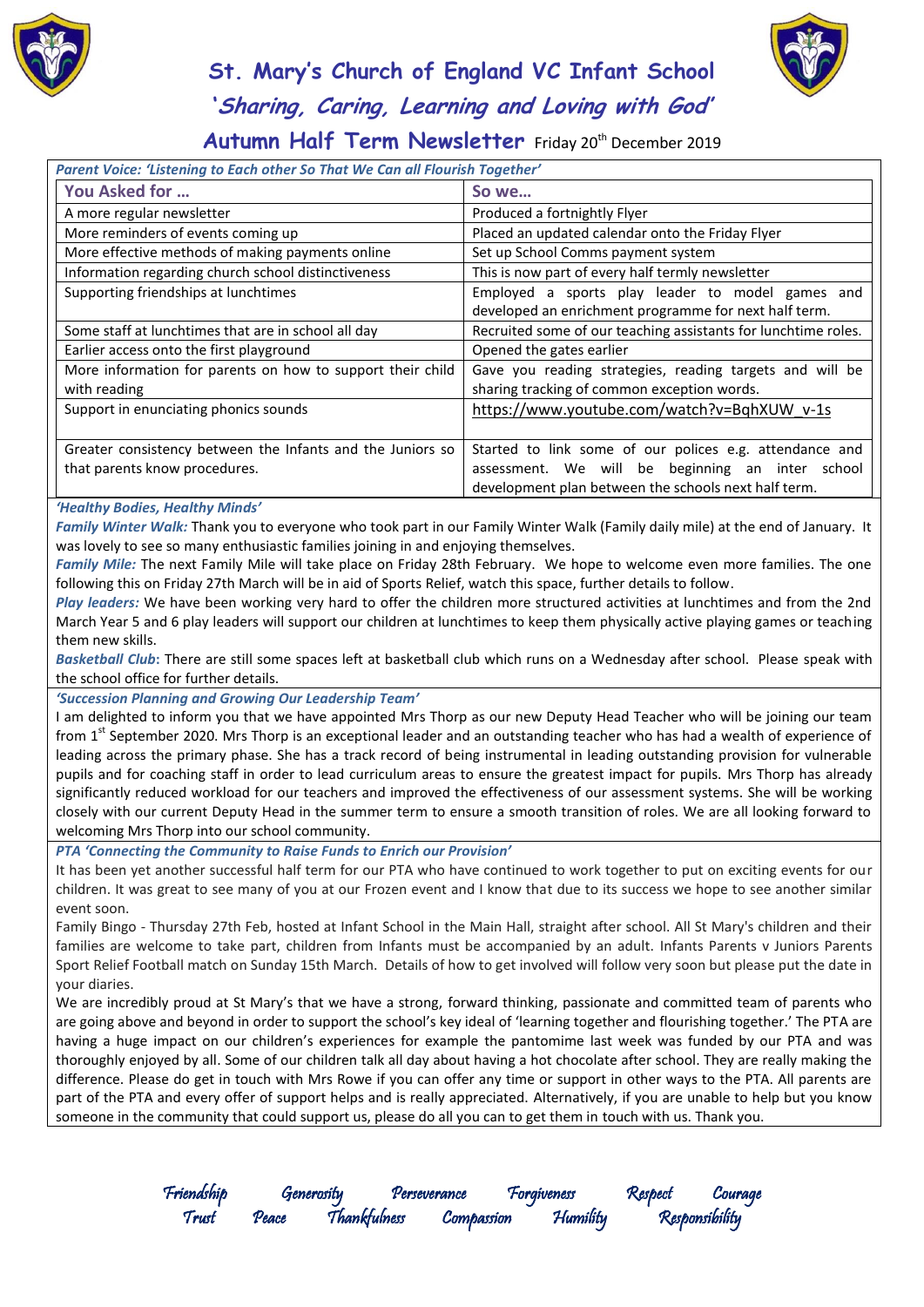



### Autumn Half Term Newsletter Friday 20<sup>th</sup> December 2019

*'Remembering Those Who Made A Difference in Our Community'* **The Life and Times of Vivian Crellin – Reminiscences and Music** April 1<sup>st</sup>, 2020. The Knights Templar School, doors open at 6.00pm for 7.00pm start. The Knights Templar School will be holding a memorial evening on April 1<sup>st</sup> to celebrate the life of Mr Vivian Crellin who passed away recently. Mr Crellin was the headteacher at The Knights Templar School between 1960 and 1984. He was also involved in a wide number of community groups, including the Baldock History Society and spent some time as a district councillor. The evening will celebrate all aspects of Mr Crellin's life in Baldock and is therefore open to anyone who wishes to come. Doors will open at 6.00pm where there will be time to share memories and see memorabilia. The memorial will start at 7.00pm and will be a mix of music, readings and memories. Mr Crellin's son will be present and will say a few words. If you would like to come, please email [froper@ktemplar.herts.sch.uk](mailto:froper@ktemplar.herts.sch.uk) so we can confirm numbers. Additionally, if you have any memories that you would like to share with us before the event, we would like to have these on display on the evening, so please send to the above email address. Mr T Litchfield, Headteacher, The Knights Templar School

| Half-term attendance Spring 1 |        |         |         |         |        |                                 |  |
|-------------------------------|--------|---------|---------|---------|--------|---------------------------------|--|
| Week ending                   | 7.1.20 | 13.1.20 | 20.1.20 | 27.1.20 | 3.2.20 | Average across the<br>half term |  |
| Starlight                     | 96%    | 93.8%   | 96.9%   | 94%     | 95.4%  | 95.2%                           |  |
| Sunshine                      | 99.5%  | 95%     | 98%     | 92.8%   | 97.9%  | 96.6%                           |  |
| Venus                         | 98.9%  | 98%     | 96.7%   | 98.7%   | 93.7%  | 97.2%                           |  |
| Mars                          | 97.5%  | 95%     | 97.7%   | 89%     | 96.7%  | 95.2%                           |  |
| Saturn                        | 90.6%  | 97%     | 98.9%   | 98.6%   | 97%    | 96.4%                           |  |
| Jupiter                       | 98%    | 98.6%   | 94.8%   | 97%     | 99%    | 97.4%                           |  |
| Whole school                  | 96.8%  | 96.4%   | 97%     | 95%     | 96.7%  | Whole school average<br>96.3%   |  |